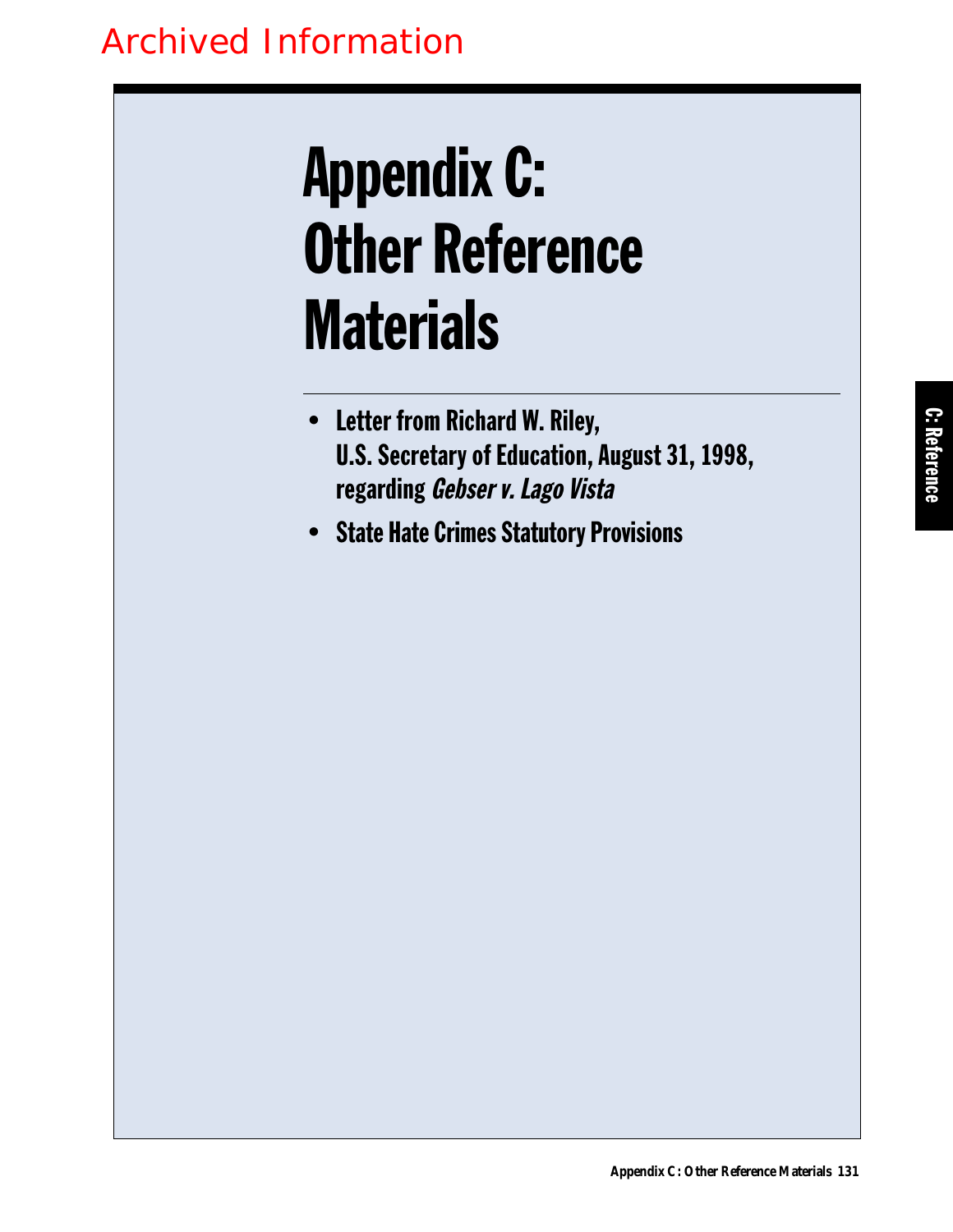C: Reference C: Reference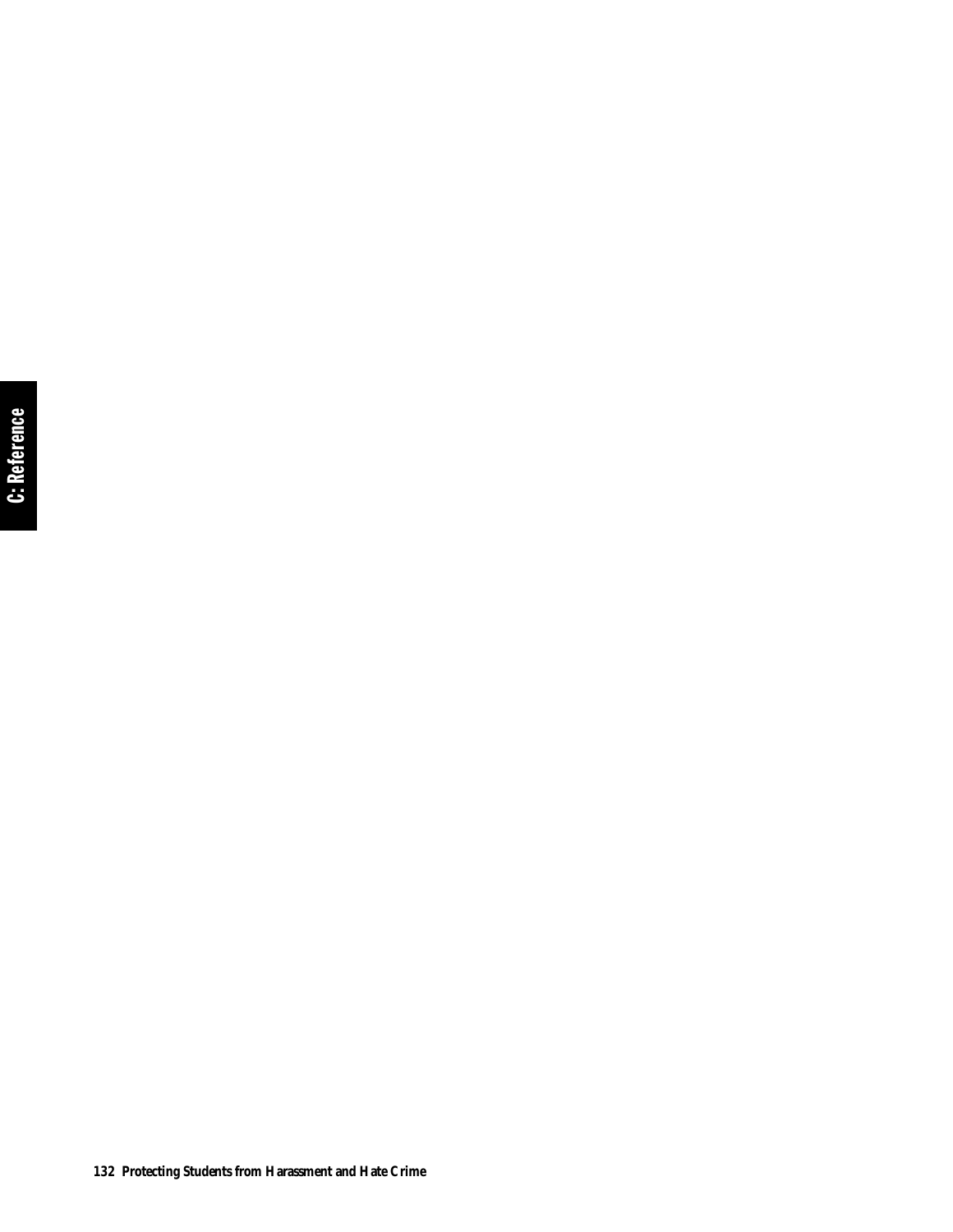

### THE SECRETARY OF EDUCATION WASHINGTON, D.C. 20202

August 31, 1998

Dear Superintendent of Schools:

An important shared goal of educators throughout our country is to ensure that students have a safe and secure environment that is conducive to learning and that affords students equal educational opportunities regardless of their sex. School districts have a critical responsibility for preventing and eliminating sexual harassment discrimination. Sexual harassment of a student, if not appropriately addressed, can have serious, detrimental consequences for the student that impedes the student's education, and constitutes a breach of trust between the school and the student and family.

A recent Supreme Court decision took notice of the "extraordinary harm" that a student suffers when subjected to sexual harassment and abuse by a teacher. The Court emphasized that such conduct by a teacher "undermines the basic purposes of the educational system." Gebser v. Lago Vista Independent School District (June 22, 1998). The Gebser decision limited the availability of damages to a student in a private Title IX lawsuit against a school district. It did not, however, alter the fundamental obligations of schools and their employees to take prompt action to address instances of sexual harassment. This letter summarizes existing obligations and the effect of the Supreme Court decision.

### Title IX Prohibits Sexual Harassment Discrimination

The Department of Education's Office for Civil Rights (OCR), which has the responsibility for enforcing Title IX, recently provided educational institutions with a detailed discussion of their responsibilities to prevent and, when it occurs, remedy sexual harassment of students. A copy of the guidance is available on the Department's web site at http://www.ed. gov/offices/OCR/sexhar00.html.

Title IX prohibits sex-based discrimination in education programs and activities operated by schools that receive federal financial assistance. Therefore, school districts are responsible under Title IX to provide students with a nondiscriminatory educational environment. As described in the guidance, sexual harassment of a student may violate this obligation. When a responsible school employee, such as a principal or teacher, learns of possible sexual harassment discrimination by others, Title IX requires the school to immediately investigate, to take appropriate steps to end the harassment, to eliminate the effects of the harassment, and to prevent the harassment from recurring.

The Department's Title IX regulation also requires schools to have well-publicized policies against discrimination based on sex, including sexual harassment discrimination; to have effective and wellpublicized procedures for students and their families to raise and resolve these issues; and to take prompt and effective action to equitably resolve sexual harassment discrimination complaints. 34 CFR Part 106.8. In addition, each school district is required to designate at least one employee to coordinate and carry out its Title IX responsibilities. Id. I encourage you, at the outset of the new school year, to publicize and reaffirm these policies and procedures to returning and new members of the school community, including teachers, counselors, administrators, parents, and students.

### The Gebser Decision Addresses Private Damages Claims

The Court's recent decision in Gebser was limited to private Title IX lawsuits for money damages. The Court in Gebser ruled that a private plaintiff in a court action can obtain money damages against a school district under Title IX if a school official who has the authority to take corrective action has actual notice of sexual harassment and is deliberately indifferent to it. The Gebser decision expressly distinguished the limits on private recovery of money damages from the Department of Education's enforcement of Title IX. Thus, the obligations of schools that receive federal funds to address instances of sexual harassment have not changed as a result of the Supreme Court decision. School districts must continue to take reasonable steps to prevent and eliminate sexual harassment discrimination. In addition, pursuant to its published guidance, OCR will continue to enforce Title IX in this area, including by investigating complaints alleging sexual harassment discrimination.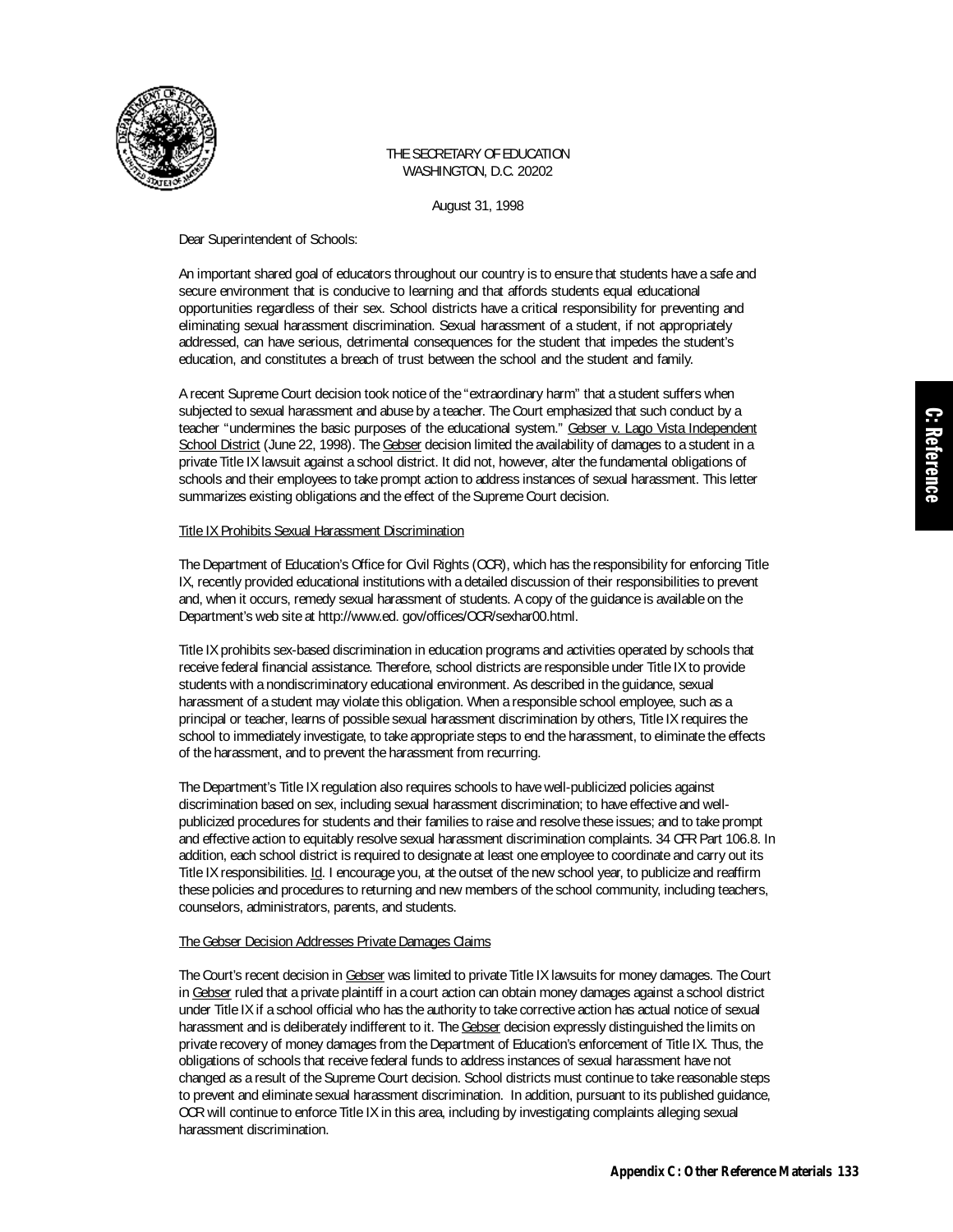### **OCR Offers Technical Assistance**

Sexual harassment discrimination can have serious, detrimental consequences for students. Thus, school districts need to take the problem of sexual harassment very seriously. In addition to having wellpublicized policies and procedures in place, schools should be taking preventative steps to identify problems — such as training staff to recognize and report potential harassment — and to follow up on any information indicating potential discrimination. OCR welcomes the opportunity to provide individual schools upon request with technical assistance and practical guidance to develop preventative programs.

The Department is committed to continuing our leadership role in ensuring equal educational opportunities for all students. The Department will continue to work with schools, parents and other interested parties to ensure that schools have effective policies and procedures in place to prevent sexual harassment. I have attached a contact list for OCR's enforcement offices for your convenience.

Thank you for your interest in this critical issue.

Yours sincerely,

Richard W. Riley

[Enclosure omitted]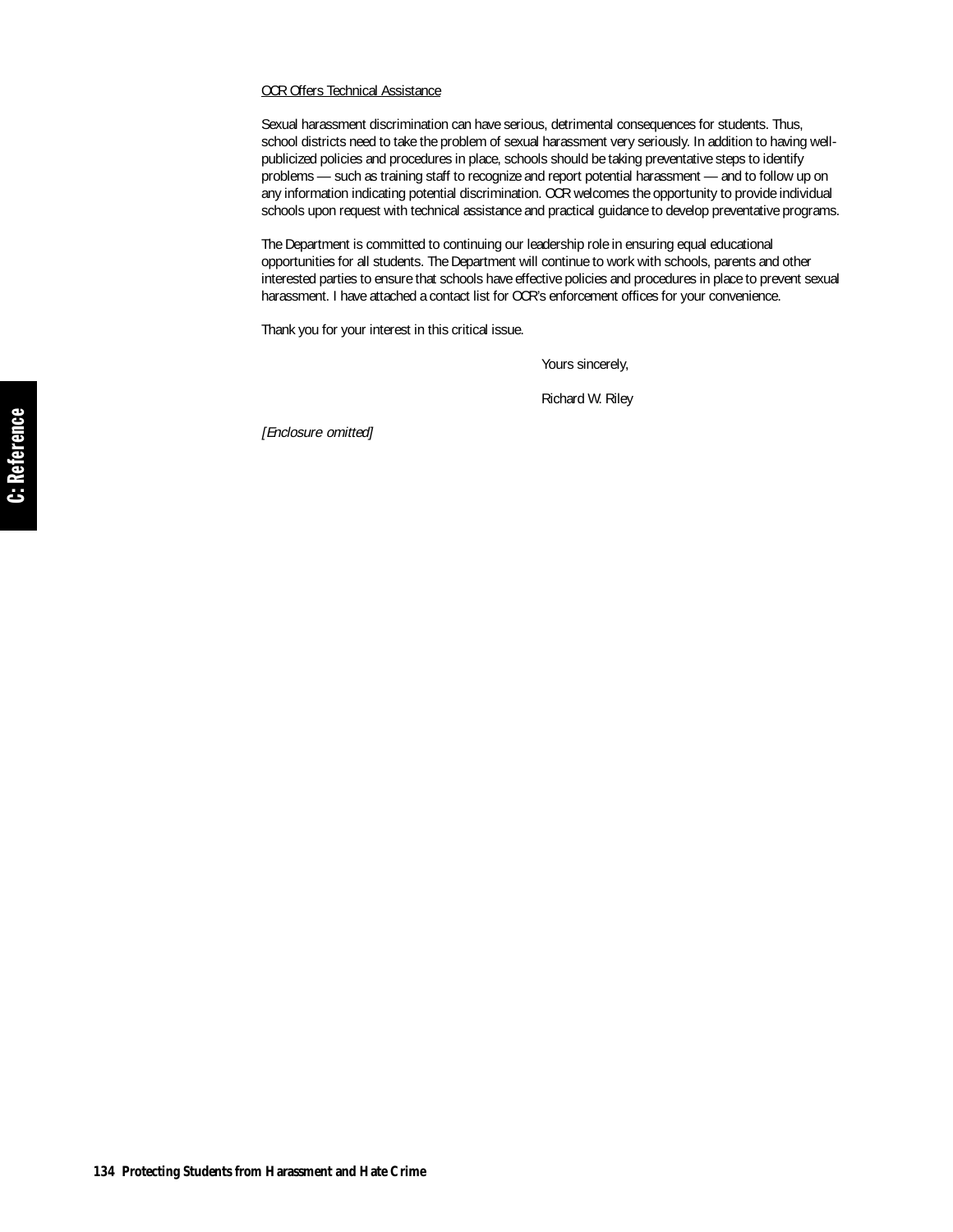## **State Hate Crimes Statutory Provisions** State Hate Crimes Statutory Provisions

(ALABAMA through MISSISSIPPI) (ALABAMA through MISSISSIPPI)

|                                                        |  |  | AL   AK   AZ   AR   CA   CO   CT   DC   DE |  | <b>FLIGA</b> | $\equiv$ | $\frac{1}{10}$ | $\leq$<br>$\equiv$ | KS   KY | LA   ME   MD   MA   MI |  | $ $ MN $ $ | I MS      |
|--------------------------------------------------------|--|--|--------------------------------------------|--|--------------|----------|----------------|--------------------|---------|------------------------|--|------------|-----------|
| <b>Bias-Motivated Violence</b><br>and Intimidation     |  |  |                                            |  |              |          |                |                    |         |                        |  |            | ۰         |
| <b>Civil Action</b>                                    |  |  |                                            |  |              |          |                |                    |         |                        |  |            |           |
| Criminal Penalty                                       |  |  |                                            |  |              |          |                |                    |         |                        |  |            | ٠         |
| Race, Religion', Ethnicity                             |  |  |                                            |  |              |          |                |                    |         |                        |  |            |           |
| Sexual Orientation                                     |  |  |                                            |  |              |          |                |                    |         |                        |  |            |           |
| Gender                                                 |  |  |                                            |  |              |          |                |                    |         |                        |  |            | ٠         |
| Other $2$                                              |  |  |                                            |  |              |          |                |                    |         |                        |  |            |           |
| Institutional Vandalism                                |  |  |                                            |  |              |          |                |                    |         |                        |  |            | $\bullet$ |
| Data Collection <sup>3</sup>                           |  |  |                                            |  |              |          |                |                    |         |                        |  |            |           |
| Enforcement Personnel <sup>4</sup><br>Training for Law |  |  |                                            |  |              |          |                |                    |         |                        |  |            |           |
|                                                        |  |  |                                            |  |              |          |                |                    |         |                        |  |            |           |

- CA, DC, FL, ID, MD, MA, MI, MN, MS, MO, NV, NM, NY, NC, OK, RI, SC, SD, TN, VA, WY. CA, DC, FL, ID, MD, MA, MI, MN, MS, MO, NV, NM, NY, NC, OK, RI, SC, SD, TN, VA, WV. 1. The following states also have statutes criminalizing interference with religious worship: 1. The following states also have statutes criminalizing interference with religious worship:
- 2. "Other" includes mental and physical disability or handicap<br>(AL, AK, AZ, CA, DC, DE, IL, IA, LA, ME, MA, MN, NE, NV, NH, NJ, NY, OK, RI, VT, WA, WI), (AL, AK, AZ, CA, DC, DE, IL, IA, LA, ME, MA, MN, NE, NV, NH, NJ, NY, OK, RI, VT, WA, WI), political affiliation (DC, IA, LA, WV) and age (DC, IA, LA, VT). political affiliation (DC, IA, LA, WV) and age (DC, IA, LA, VT). 2. "Other" includes mental and physical disability or handicap
- 3. States with data collection statutes which include sexual orientation are AZ, CA, CT, DC, FL, 3. States with data collection statutes which include sexual orientation are AZ, CA, CT, DC, FL, IL, IA, MD, MN, NV, OR and WA; those which include gender are AZ, DC, IL, IA, MN, WA. IL, IA, MD, MN, NV, OR and WA; those which include gender are AZ, DC, IL, IA, MN, WA.
- Some other states have regulations mandating such training. 4. Some other states have regulations mandating such training.  $\overline{4}$

© 1998 Anti-Defamation League. All rights reserved. [Changes in state law may have occurred after this chart was compiled. Consult state officials for updated information.] © 1998 Anti-Defamation League. All rights reserved. [Changes in state law may have occurred after this chart was compiled. Consult state officials for updated information.]

C: Reference

**C: Reference**